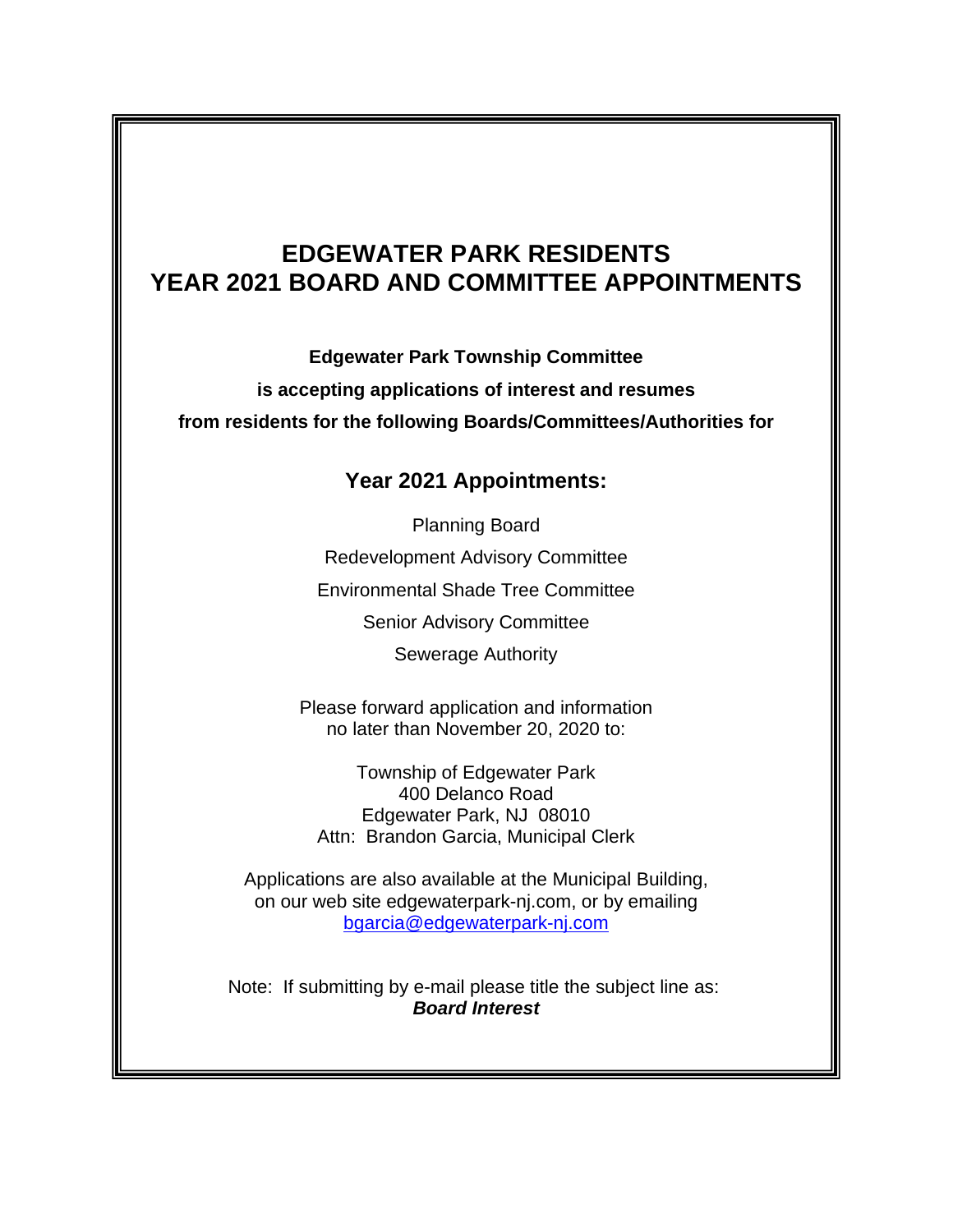

*Township of Edgewater Park 400 Delanco Road Edgewater Park, NJ 08010*

**Phone: 609-877-2050 Fax: 609-877-2308**

## **Citizen Leadership Application to Serve on Authority, Board or Commission/Sub-Committee**

Date:

Appointing Authority Township of Edgewater Park 400 Delanco Road Edgewater Park, NJ 08010

ATTN: Brandon Garcia, Municipal Clerk

Dear Appointing Authority:

 $I, \_\_\_\_\_ (name)$ , residing at  $\_\_\_\_\_ (street\)$  (street address)

\_\_\_\_\_\_\_\_\_\_\_\_\_\_\_\_\_\_\_\_\_\_\_\_\_\_\_\_\_\_\_\_\_\_\_\_\_\_\_\_\_\_\_\_\_\_\_\_\_\_\_\_\_\_\_\_\_\_\_\_\_\_\_\_\_\_\_\_\_\_\_\_\_\_\_\_\_\_\_\_\_\_\_\_\_\_\_\_\_\_\_\_\_\_\_\_\_\_\_\_\_\_\_\_\_\_\_\_\_\_\_\_\_\_\_\_\_\_\_\_\_\_\_\_\_\_\_\_\_\_\_\_\_ (city, state, zip code)

hereby apply to perform public service on the following municipal authority(s), board(s) or commission/sub-committee(s):

| <u>.</u> |  |
|----------|--|
| ັ        |  |

I have listed any education, prior volunteer experience, work-related experience and/or other civic involvement which could be of use to the authority(s), board(s) or committee(s) listed above.

Should you need to contact me, my telephone number is and my email address is \_\_\_\_\_\_\_\_\_. I understand my personal information (phone number, email and address) is considered confidential and same is restricted from public disclosure under the Open Public Records Act.

Thank you for your attention and consideration to this matter.

 $\frac{1}{2}$ 

Sincerely,

Signature